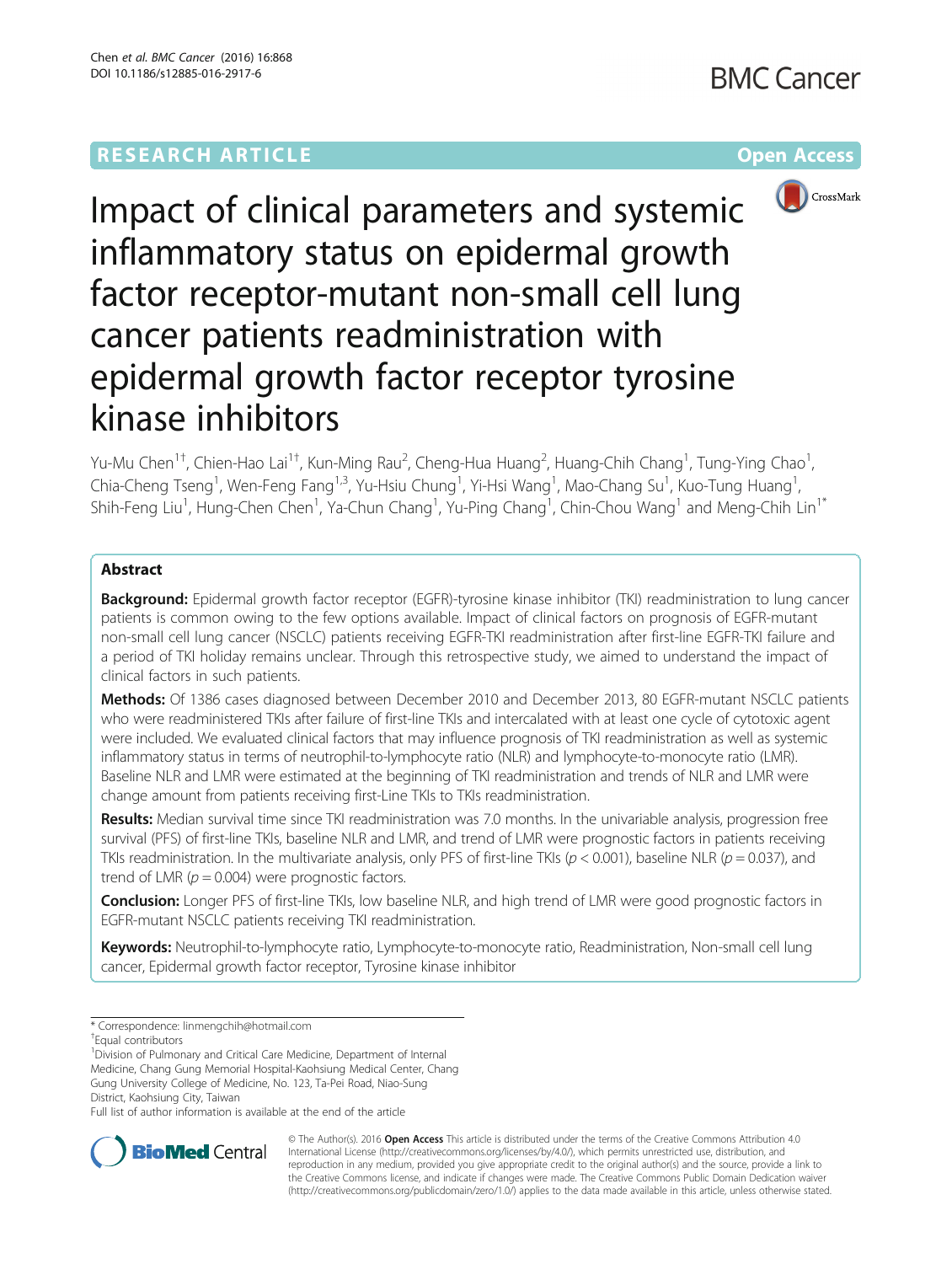## Background

Lung cancer is the leading cause of cancer-related deaths in Taiwan and worldwide [\[1](#page-5-0), [2\]](#page-5-0). Although epidermal growth factor receptor (EGFR)-tyrosine kinase inhibitors (TKIs) are administered as standard first-line regimen for advanced EGFR-mutant non-small cell lung cancer (NSCLC) [\[3](#page-5-0)–[5](#page-5-0)], the salvage treatment for cases with acquired resistance to EGFR-TKIs remains unclear. Owing to several barriers including difficulty of tumor re-biopsy, absence of EGFR T790m mutation or programmed deathligand 1 expression, and high expenses, some patients do not have an opportunity to receive novel agents such as  $3<sup>rd</sup>$  generation TKI [\[6](#page-5-0)] or immunotherapies [\[7](#page-5-0), [8\]](#page-5-0).

In patients with acquired resistance to EGFR-TKIs, readministration of first or second generation EGFR-TKIs has been proved to effectively increase patients' survival time [[9](#page-5-0)–[11](#page-5-0)]. In non-selective patients, EGFR-TKI readministration has only modest efficacy with a progression free survival (PFS) of 2–4 months [[10](#page-5-0), [12\]](#page-5-0). However, in optimal selected patients, patients could have a PFS of more than 6 months [[10\]](#page-5-0). Although several good prognostic factors for patients receiving TKI readministration have been reported, such as EGFR-TKI free holidays, better Eastern Cooperative Oncology Group performance status, and benefit from prior EGFR-TKI therapy [[10](#page-5-0)–[12\]](#page-5-0), little is known about the correlation between systemic inflammatory markers and TKI readministration efficacies. In previous studies, several systemic inflammatory markers were found to be prognostic factors in lung cancer patients. NSCLC patients with higher blood neutrophil-tolymphocyte ratio (NLR) had poor prognosis when treated with a combination of bevacizumab and cytotoxic agents [[13](#page-5-0)]; those with higher lymphocyte-to-monocyte ratio (LMR) had better prognosis in EGFR-mutant NSCLC patients receiving first-line EGFR-TKIs [\[14\]](#page-5-0).

Based on these aforementioned reasons we performed a retrospective study to understand the impact of clinical factors including NLR and LMR on EGFR-mutant NSCLC patients receiving TKI readministration. To decrease the impact of confounding factors, we only included EGFRmutant NSCLC patients receiving TKI readministration as third or later line therapies after failure of first-line EGFR-TKIs and at least one cycle of intercalated chemotherapy.

## Methods

## Patients and clinical characteristics

We conducted a retrospective study between December 2010 and December 2013 at Kaohsiung Chang Gung Memorial Hospital in Taiwan. Patients were followed-up until November 2015. Adult patients aged ≥18 years with histologically or cytologically confirmed stage IIIB or IV NSCLC who had been treated with first line EGFR-TKIs and received TKIs readministration were included. Patients who had received a second TKI without intercalating with at least one cycle of cytotoxic chemotherapies were excluded.

Baseline assessments including clinical parameters, hematological variables, biochemistry, chest radiography, and chest computed tomography were performed within 4 weeks of initiation of TKI readministration.

Clinical parameters included length of TKI holiday and PFS of study patients receiving first line EGFR-TKIs. Data regarding hematological parameters were collected within 4 weeks of the initiation of first-line TKI therapy and also TKI readministration including neutrophil, lymphocyte, and monocyte counts. NLR was obtained by dividing the neutrophil count by the lymphocyte count, and LMR was obtained by dividing the lymphocyte count by the monocyte count. Baseline NLR and LMR were estimated at the beginning of TKI readministration and trends of NLR and LMR were obtained by dividing the data estimated at the beginning of TKI readministration with the data estimated at the beginning of first-line TKIs.

This study was approved by the Institutional Review Board of Kaohsiung Chang Gung Memorial Hospital. The need for informed consent was waived.

### EGFR mutation testing

Tumor specimens were obtained by bronchoscopy CTguided biopsy, pleural effusion cytology, or surgical procedures. The EGFR mutational analyses was performed using SCORPIONS and ARMS polymerase chain reaction using fragments amplified from genomic DNA extracted from paraffin-embedded tissues (QIAGEN EGFR RGQ PCR KIT). Exon 19 deletion and L858R mutations were defined as common mutations. Other mutations or compound mutations were defined as uncommon mutations.

## Evaluation of response to EGFR-TKI readministration

Patients underwent routine chest radiography every 2–4 weeks and chest computed tomography every 2– 3 months to evaluate tumor responses. PFS was defined as the time between the first day of EGFR-TKI administration and disease progression, death before documented progression, or the last visit during the follow-up period. Disease progression was determined by the clinician according to the Response Evaluation Criteria in Solid Tumors criteria 1.1 [[15](#page-5-0)]. The endpoint was overall survival (OS), which was defined as the first day of EGFR-TKI readministration until death, or the last visit during the follow-up period.

## Statistical analyses

Statistical analyses were performed using MedCalc (version 14.10.2). Receiver operating characteristic (ROC) curves with binary variable of OS longer or shorter than 7.0 months since readministration and Youden's index were used to determine the best cut-off value for baseline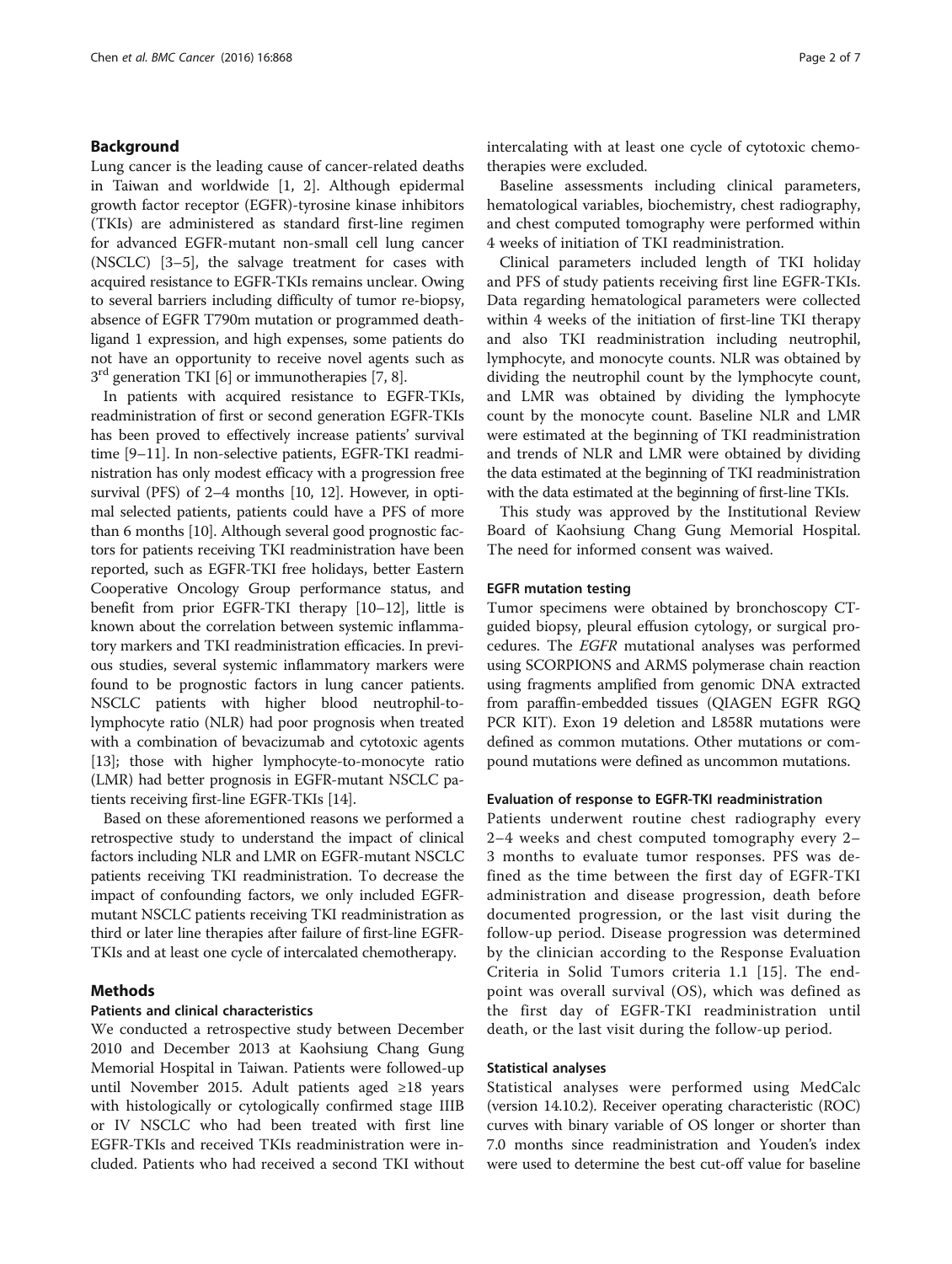values of and trends of NLR LMR as a prognostic factors. OS analyses were performed using the Kaplan-Meier method and the log-rank test. Cox proportional hazards regression test were used to evaluate independent factors. P value < 0.05 was considered significant in statistical tests.

## Results

## Patient characteristics

Between December 2010 and December 2013 1386 lung cancer cases were diagnosed. Of these, 269 patients had a positive EGFR mutation status and were treated with firstline EGFR-TKIs, and 80 patients were readministered TKIs with at least one cycle intercalated cytotoxic agent (Fig. 1). Lines and regimens of Intercalated chemotherapies were



shown in Additional file [1](#page-5-0): Table S1. The median follow-up time since readministration was 7.0 months the longest follow-up duration was 20.4 months. At the end of followup 78.8 % (63/80) patients showed disease progression under TKI readministration and 36.3 % (29/80) patients were alive. Baseline values and trends of hematological parameters were available for 78 and 77 patients, respectively. To evaluate baseline values and trends of NLR and LMR, using ROC curve analysis, we determined that the best cut-off values were 5.2, 1.1, 2.5, and 0.5, respectively.

## Impact of clinical factors on overall survival of TKI readministration

Clinical factors found to be significant in the univariable analysis for poor OS since TKI readministration included shorter PFS of first-line TKI  $(p = 0.020)$  (Fig. 2) high baseline NLR  $(p < 0.001)$  (Fig. [3a\)](#page-3-0), low baseline LMR  $(p = 0.006B)$ , and low trend of LMR  $(p = 0.037)$  (Fig. [4](#page-3-0)) (Table [1\)](#page-4-0).

Length of TKI holiday changes in the TKI regimen, and first or second generation TKIs when TKI readministration, and trend of NLR did not significantly influence OS. In the multivariable analysis, independent prognostic factors for shorter OS were shorter first-line TKI PFS  $(p < 0.001)$ , high baseline NLR  $(p = 0.037)$ , and low trend of LMR  $(p = 0.004)$  (Table [1](#page-4-0)).

## **Discussion**

Our retrospective observational study found that baseline NLR and trend of LMR as well as PFS of first-line EGFR-TKI treatment were prognostic factors in patients receiving TKI readministration. NLR was previously found to have a prognostic effect in different types of cancer like ovarian cancer, breast cancer, pancreatic



(6–12 months), and long (>12 months) progression free survival of first-line tyrosine kinase inhibitors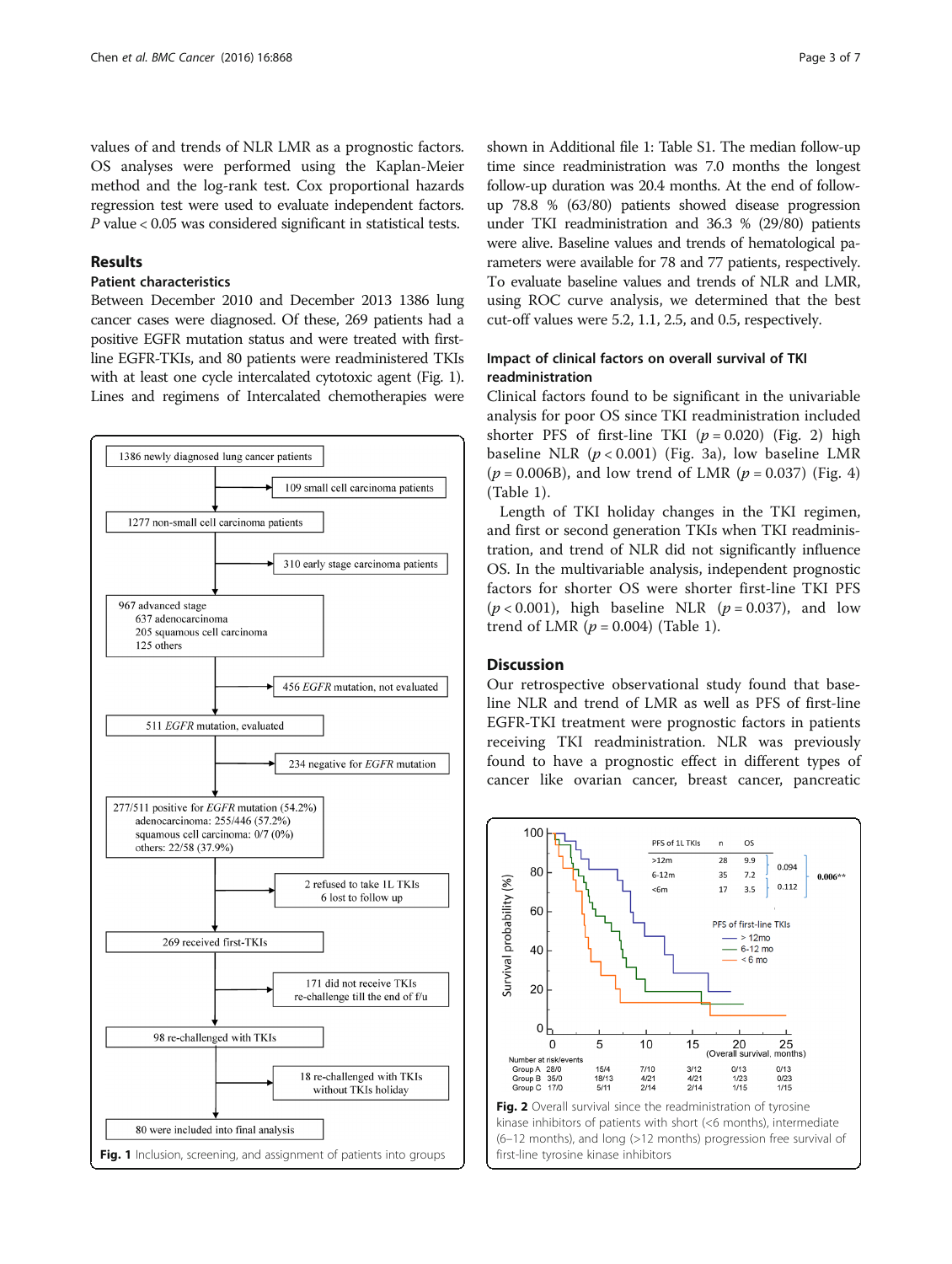<span id="page-3-0"></span>

cancer, and colorectal cancer, as well as in advanced NSCLC patients treated with first-line platinum-based chemotherapy [[16](#page-5-0)–[21](#page-5-0)]. LMR was found to be a prognostic factor in small cell lung cancer [[22](#page-5-0)], in early-stage NSCLC patients post operation [[23\]](#page-6-0), in advanced lung cancer treated with cytotoxic chemotherapies [\[24\]](#page-6-0), and in EGFR-mutant lung cancer patients treated with firstline EGFR-TKIs [[14\]](#page-5-0). Several possible mechanisms may explain the prognostic effect of these pro-inflammatory markers. First, neutrophils release several pro-angiogenic factors and promote angiogenesis, which is essential for tumor progression. Second, lymphocytes play a pivotal role in tumor cell eradication [\[25\]](#page-6-0), and tumor-associated macrophages promote tumor progression through remodeling of the tumor extracellular matrix [\[26](#page-6-0), [27](#page-6-0)]. Based on the above pathophysiology, patients with high NLR and low



LMR tend to have tumor progression and fewer T cells available for cancer cell eradication.

Previous studies have reported conflicting results regarding the influence of PFS of previous EGFR-TKI on the efficacy of TKI readministration. In one study that included all patients without TKI holidays longer PFS of previous TKI treatment paradoxically shortened the PFS of TKI readministration [[11\]](#page-5-0). Another study in which 52 % of patients with a TKI holiday before TKI rechallenge revealed that PFS of previous TKI treatment was not related with the efficacy of TKI readministration [[12\]](#page-5-0). By excluding patients without having TKIs holidays, our study revealed that patients with a longer PFS of previous TKI treatment have a longer OS of TKI readministration. In the first study, the authors speculated that in patients who received previous therapy for less than 12 months, the tumor may not yet have acquired the 790 M mutation. However, this concept was not supported by subsequent studies [\[28\]](#page-6-0). We speculated that when the disease progresses after the first TKI therapy, tumors have a dominant part of TKI-resistant clones and a minor part of TKI-sensitive clones.

After the TKI holidays and owing to intercalation with cytotoxic chemotherapies tumor redistribution occurred, which lead to TKI-sensitive clones increasing, and TKIresistant clones decreasing. This redistribution was due to higher sensitivity to cytotoxic chemotherapies in TKIresistant clones than that in TKI-sensitive clones. After tumor redistribution by the intercalated chemotherapies, tumor characteristics were more similar to those of TKI-naïve tumors than to TKI-resistant tumors.

This can explain at least partly, why PFS of previous TKIs has opposite influences in patients with or without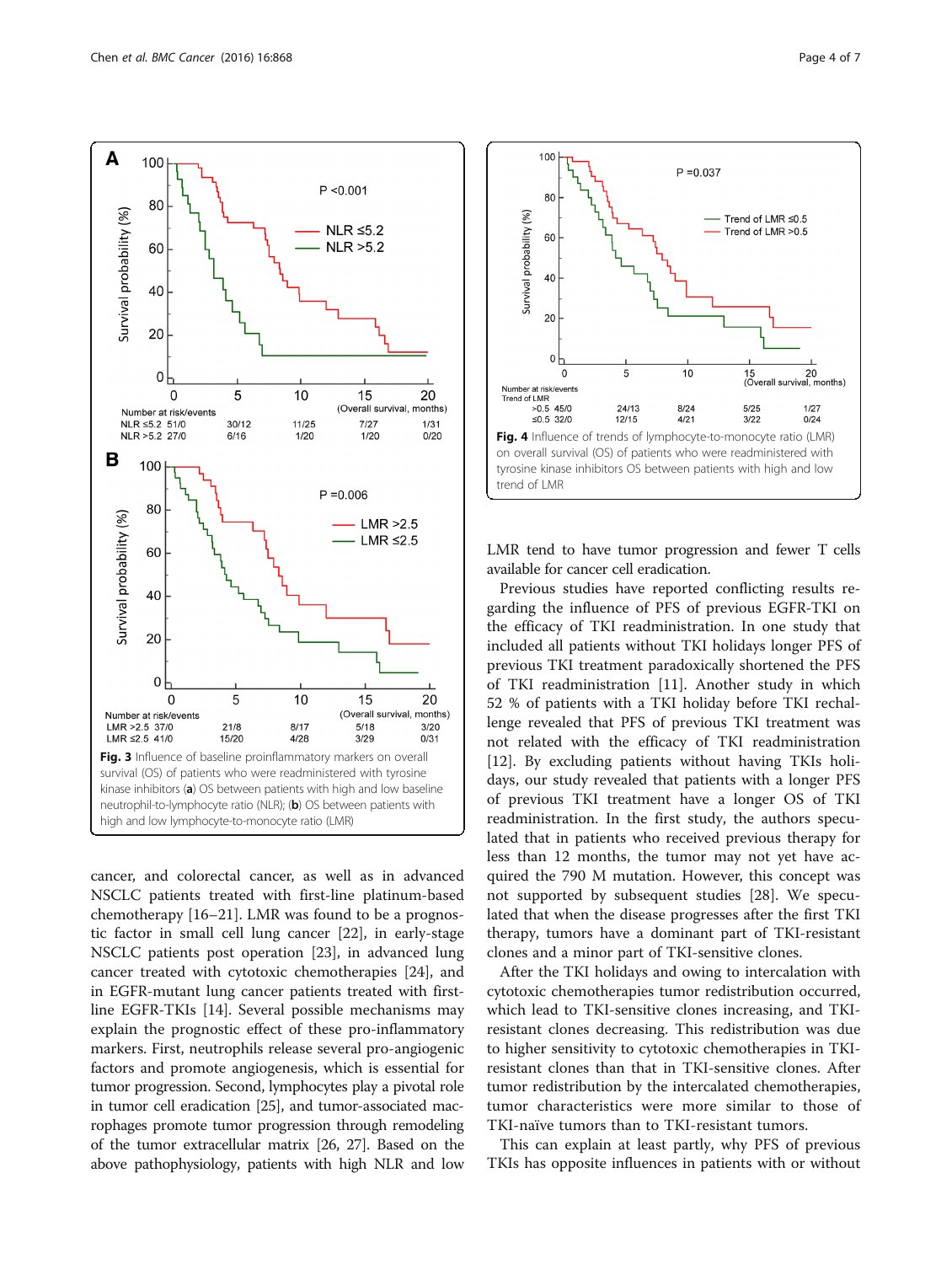| Characteristics                  | Univariable analyses |         |         | Multivariable analyses |                 |           |
|----------------------------------|----------------------|---------|---------|------------------------|-----------------|-----------|
|                                  | N (%)                | OS      | p       | Hazard ratio           | 95 % CI         | $P$ value |
| Length of EGFR-TKI holiday       |                      |         | 0.235   |                        |                 |           |
| $<$ 3                            | 16 (20.0)            | 3.8     |         |                        |                 |           |
| $3 - 6$                          | 25 (31.3)            | 6.7     |         |                        |                 |           |
| > 6                              | 39 (48.8)            | 8.4     |         |                        |                 |           |
| PFS of first-line EGFR-TKI       |                      |         | 0.020   |                        |                 | < 0.001   |
| < 6                              | 17 (35.0)            | 3.5     |         | 4.970                  | 2.170-11.382    |           |
| $6 - 12$                         | 35 (43.8)            | 7.2     |         | 1.818                  | 0.899-3.678     |           |
| $>12$                            | 28 (21.3)            | 9.9     |         | $\mathbf{1}$           |                 |           |
| Changes in the EGFR-TKI regimen  |                      |         | 0.474   |                        |                 |           |
| Yes                              | 75 (93.8)            | $7.2\,$ |         |                        |                 |           |
| <b>No</b>                        | 5(6.2)               | $8.4\,$ |         |                        |                 |           |
| Type of EGFR-TKI readministrated |                      |         | 0.934   |                        |                 |           |
| 1 <sup>st</sup> generation       | 71 (88.8)            | 7.0     |         |                        |                 |           |
| 2 <sup>nd</sup> generation       | 9(11.2)              | 7.4     |         |                        |                 |           |
| Baseline NLR                     |                      |         | < 0.001 |                        |                 | 0.037     |
| > 5.2                            | 27 (34.6)            | 3.2     |         | 2.352                  | 1.052-5.256     |           |
| $\leq$ 5.2                       | 51 (65.4)            | $8.4\,$ |         | $\mathbf{1}$           |                 |           |
| Trend of NLR                     |                      |         | 0.129   |                        |                 |           |
| >110%                            | 44 (57.1)            | 4.3     |         |                        |                 |           |
| $\leq$ 110 %                     | 33 (42.9)            | 8.4     |         |                        |                 |           |
| Baseline LMR                     |                      |         | 0.006   |                        |                 | 0.632     |
| > 2.5                            | 37 (46.8)            | 8.3     |         | $\mathbf{1}$           |                 |           |
| $\leq$ 2.5                       | 41 (53.2)            | 4.2     |         | 1.197                  | $0.574 - 2.497$ |           |
| Trend of LMR                     |                      |         | 0.037   |                        |                 | 0.004     |
| > 50%                            | 45 (58.4)            | 7.9     |         | $\mathbf{1}$           |                 |           |
| $\leq$ 50 %                      | 32 (41.6)            | 4.1     |         | 2.651                  | 1.374-5.118     |           |

<span id="page-4-0"></span>Table 1 Clinical factors and systemic inflammatory status of patients receiving EGFR-TKI readministration

Abbreviations: CI confidential interval, EGFR epidermal growth factor receptor, LMR lymphocyte to monocyte ratio, NLR neutrophil to lymphocyte ratio, OS overall survival, PFS progression-free survival, TKI tyrosine kinase inhibitor

TKI holidays. However, this concept should be proved with further studies.

Though several studies have reported on how clinical factors affect the efficacies of TKI readministration [[10](#page-5-0)–[12\]](#page-5-0) patient heterogeneity is a confounding factor that cannot be neglected. One study included more than 70 % of patients without TKI holidays, whereas two other studies included 32 and 50 % patients with wild type EGFR mutation, respectively. We only included EGFR-mutant NSCLC patients receiving firstline EGFR-TKIs and at least one intercalated chemotherapy agent to decrease these confounding factors. To the best of our knowledge, this is the first study demonstrating that baseline NLR and trend of LMR are prognostic factors in patients receiving EGFR-TKI readministration. As a study aimed at patients receiving third and later line therapies, the number of patients is not small.

Our study had several limitations. First, data regarding the amount and pattern of inflammatory cell infiltration as well as the amount of tumor programmed death-ligand 1 expression in tumors were not available, which could have provided us further information about the immune condition in the tumor microenvironment [\[29\]](#page-6-0). Further studies are required to determine whether immunotherapy or anti-angiogenesis agents could prolong survival in those who were speculated to have poor prognosis to TKI readministration. Finally, our study was a retrospective study a prospective trial is needed to validate these results.

## Conclusion

Longer PFS of first-line TKIs, low baseline NLR, and high trend of LMR were good prognostic factors in EGFRmutant NSCLC patients receiving TKI readministration.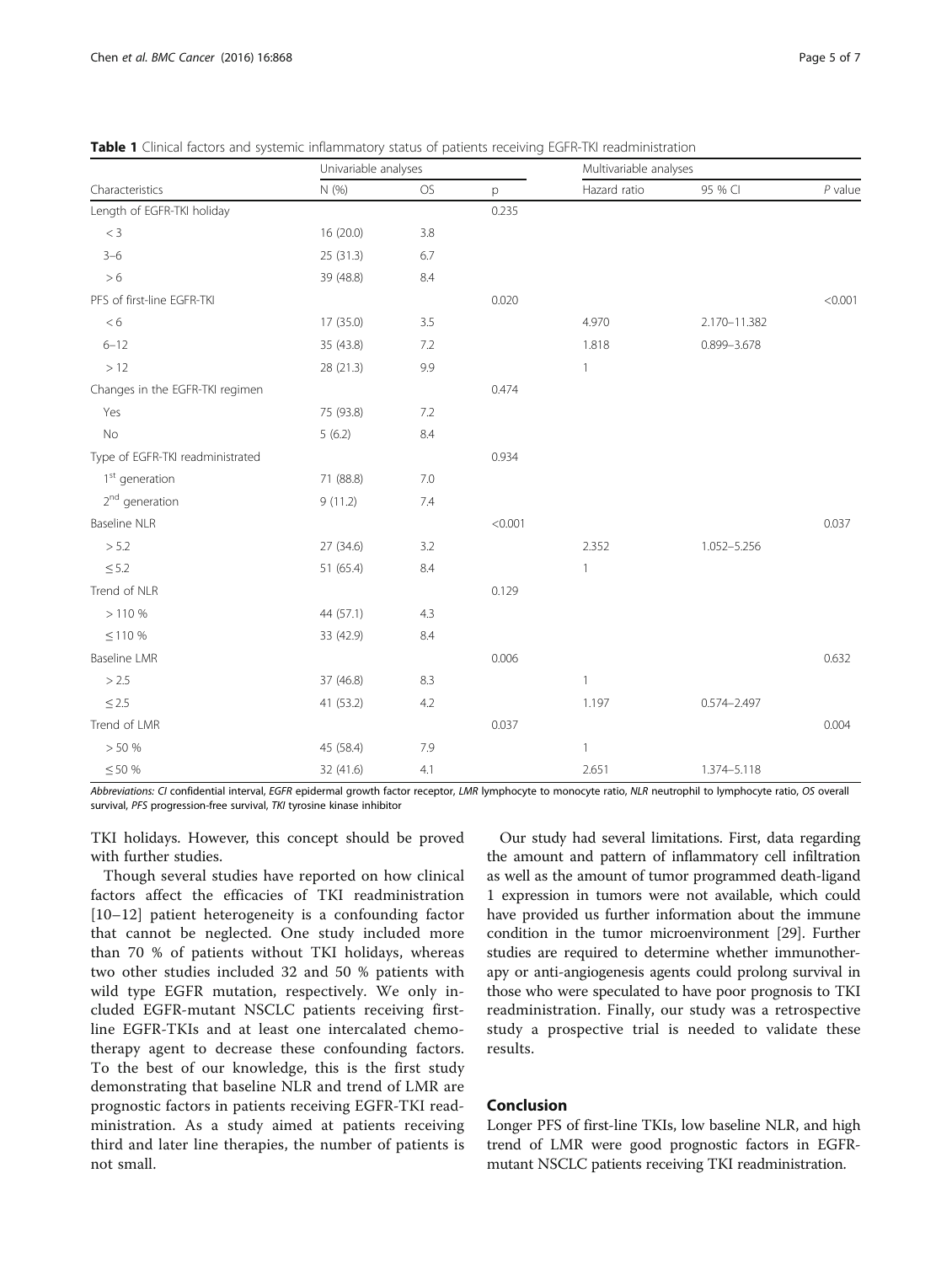## <span id="page-5-0"></span>Additional file

[Additional file 1:](dx.doi.org/10.1186/s12885-016-2917-6) Lines and regimens of Intercalated chemotherapies. (DOCX 12 kb)

#### Abbreviations

EGFR: Epidermal growth factor receptor; LMR: Lymphocyte-to-monocyte ratio; NLR: Neutrophil-to-lymphocyte ratio; NSCLC: Non-small cell lung cancer; OS: Overall survival; PFS: Progression free survival; ROC: Receiver operating characteristic; TKI: Tyrosine kinase inhibitor

#### Acknowledgements

We thank Tsui-Ping Tang and I-Chun Lin for the valuable assistance with data collection.

#### Funding

The authors have no support or funding to report.

#### Availability of data and materials

The raw of the data would not be shared at this moment because there are several papers under preparation based on this raw data.

#### Authors' contributions

Conceived and designed the experiments: YMC CHL HC Chang TYC CCT WFF SFL HC Chen YCC YPC MCL. Analyzed the data: YMC CCW YHC MCL. Contributed materials/analysis tools: YMC KMR CHH YHW MCL MCS KTH. Wrote the paper: YMC MCL. All authors read and approved the final manuscript.

#### Competing interests

The authors declare that they have no competing interests.

#### Consent for publication

Not applicable.

## Ethics approval and consent to participate

This study was approved by the Institutional Review Board of Kaohsiung Chang Gung Memorial Hospital. IRB number: 102-4571b. The need for informed consent was waived. (The data were analyzed retrospectively, and all identifying patient data were removed prior to analysis.)

## Author details

<sup>1</sup> Division of Pulmonary and Critical Care Medicine, Department of Internal Medicine, Chang Gung Memorial Hospital-Kaohsiung Medical Center, Chang Gung University College of Medicine, No. 123, Ta-Pei Road, Niao-Sung District, Kaohsiung City, Taiwan. <sup>2</sup> Division of Hematology-Oncology, Department of Internal Medicine, Kaohsiung Chang Gung Memorial Hospital and Chang Gung University College of Medicine, Kaohsiung, Taiwan. <sup>3</sup>Department of Respiratory Care, Chang Gung University of Science and Technology, Chiayi Campus, Chiayi, Taiwan.

### Received: 8 February 2016 Accepted: 31 October 2016 Published online: 08 November 2016

#### References

- 1. Henley SJ, Richards TB, Underwood JM, Eheman CR, Plescia M, McAfee TA, Centers for Disease C, Prevention. Lung cancer incidence trends among men and women–United States, 2005–2009. MMWR Morb Mortal Wkly Rep. 2014;63(1):1–5.
- Wang BY, Huang JY, Cheng CY, Lin CH, Ko J, Liaw YP. Lung cancer and prognosis in taiwan: a population-based cancer registry. J Thorac Oncol. 2013;8(9):1128–35.
- 3. Zhou C, Wu YL, Chen G, Feng J, Liu XQ, Wang C, Zhang S, Wang J, Zhou S, Ren S, et al. Final overall survival results from a randomised, phase III study of erlotinib versus chemotherapy as first-line treatment of EGFR mutationpositive advanced non-small-cell lung cancer (OPTIMAL, CTONG-0802). Ann Oncol. 2015;26(9):1877–83.
- 4. Fukuoka M, Wu YL, Thongprasert S, Sunpaweravong P, Leong SS, Sriuranpong V, Chao TY, Nakagawa K, Chu DT, Saijo N, et al. Biomarker analyses and final overall survival results from a phase III, randomized, openlabel, first-line study of gefitinib versus carboplatin/paclitaxel in clinically

selected patients with advanced non-small-cell lung cancer in Asia (IPASS). J Clin Oncol. 2011;29(21):2866–74.

- 5. Wu YL, Zhou C, Hu CP, Feng J, Lu S, Huang Y, Li W, Hou M, Shi JH, Lee KY, et al. Afatinib versus cisplatin plus gemcitabine for first-line treatment of Asian patients with advanced non-small-cell lung cancer harbouring EGFR mutations (LUX-Lung 6): an open-label, randomised phase 3 trial. Lancet Oncol. 2014;15(2):213–22.
- 6. Janne PA, Yang JC, Kim DW, Planchard D, Ohe Y, Ramalingam SS, Ahn MJ, Kim SW, Su WC, Horn L, et al. AZD9291 in EGFR inhibitor-resistant nonsmall-cell lung cancer. N Engl J Med. 2015;372(18):1689–99.
- 7. Brahmer J, Reckamp KL, Baas P, Crino L, Eberhardt WE, Poddubskaya E, Antonia S, Pluzanski A, Vokes EE, Holgado E, et al. Nivolumab versus Docetaxel in Advanced Squamous-Cell Non-Small-Cell Lung Cancer. N Engl J Med. 2015;373(2):123–35.
- 8. Garon EB, Rizvi NA, Hui R, Leighl N, Balmanoukian AS, Eder JP, Patnaik A, Aggarwal C, Gubens M, Horn L, et al. Pembrolizumab for the treatment of non-small-cell lung cancer. N Engl J Med. 2015;372(21):2018–28.
- Hata A, Katakami N, Kaji R, Fujita S, Imai Y. Does T790M disappear? Successful gefitinib rechallenge after T790M disappearance in a patient with EGFR-mutant non-small-cell lung cancer. J Thorac Oncol. 2013;8(3):e27–9.
- 10. Zhao ZR, Li W, Long H. Readministration of EGFR tyrosine kinase inhibitor in non-small cell lung cancer patients after initial failure, what affects its efficacy? Sci Rep. 2014;4:5996.
- 11. Asami K, Kawahara M, Atagi S, Kawaguchi T, Okishio K. Duration of prior gefitinib treatment predicts survival potential in patients with lung adenocarcinoma receiving subsequent erlotinib. Lung Cancer. 2011;73(2): 211–6.
- 12. Hata A, Katakami N, Yoshioka H, Fujita S, Kunimasa K, Nanjo S, Otsuka K, Kaji R, Tomii K, Iwasaku M, et al. Erlotinib after gefitinib failure in relapsed nonsmall cell lung cancer: clinical benefit with optimal patient selection. Lung Cancer. 2011;74(2):268–73.
- 13. Botta C, Barbieri V, Ciliberto D, Rossi A, Rocco D, Addeo R, Staropoli N, Pastina P, Marvaso G, Martellucci I, et al. Systemic inflammatory status at baseline predicts bevacizumab benefit in advanced non-small cell lung cancer patients. Cancer Biol Ther. 2013;14(6):469–75.
- 14. Chen YM, Lai CH, Chang HC, Chao TY, Tseng CC, Fang WF, Wang CC, Chung YH, Wang YH, Su MC, et al. Baseline and Trend of Lymphocyte-to-Monocyte Ratio as Prognostic Factors in Epidermal Growth Factor Receptor Mutant Non-Small Cell Lung Cancer Patients Treated with First-Line Epidermal Growth Factor Receptor Tyrosine Kinase Inhibitors. PLoS One. 2015;10(8):e0136252.
- 15. Eisenhauer EA, Therasse P, Bogaerts J, Schwartz LH, Sargent D, Ford R, Dancey J, Arbuck S, Gwyther S, Mooney M, et al. New response evaluation criteria in solid tumours: revised RECIST guideline (version 1.1). Eur J Cancer. 2009;45(2):228–47.
- 16. Williams KA, Labidi-Galy SI, Terry KL, Vitonis AF, Welch WR, Goodman A, Cramer DW. Prognostic significance and predictors of the neutrophil-tolymphocyte ratio in ovarian cancer. Gynecol Oncol. 2014;132(3):542–50.
- 17. Jia W, Wu J, Jia H, Yang Y, Zhang X, Chen K, Su F. The Peripheral Blood Neutrophil-To-Lymphocyte Ratio Is Superior to the Lymphocyte-To-Monocyte Ratio for Predicting the Long-Term Survival of Triple-Negative Breast Cancer Patients. PLoS One. 2015;10(11):e0143061.
- 18. Szkandera J, Stotz M, Eisner F, Absenger G, Stojakovic T, Samonigg H, Kornprat P, Schaberl-Moser R, Alzoughbi W, Ress AL, et al. External validation of the derived neutrophil to lymphocyte ratio as a prognostic marker on a large cohort of pancreatic cancer patients. PLoS One. 2013; 8(11):e78225.
- 19. Cheng H, Long F, Jaiswar M, Yang L, Wang C, Zhou Z. Prognostic role of the neutrophil-to-lymphocyte ratio in pancreatic cancer: a meta-analysis. Sci Rep. 2015;5:11026.
- 20. Malietzis G, Giacometti M, Askari A, Nachiappan S, Kennedy RH, Faiz OD, Aziz O, Jenkins JT. A preoperative neutrophil to lymphocyte ratio of 3 predicts disease-free survival after curative elective colorectal cancer surgery. Ann Surg. 2014;260(2):287–92.
- 21. Yao Y, Yuan D, Liu H, Gu X, Song Y. Pretreatment neutrophil to lymphocyte ratio is associated with response to therapy and prognosis of advanced non-small cell lung cancer patients treated with first-line platinum-based chemotherapy. Cancer Immunol Immunother. 2013;62(3):471–9.
- 22. Go SI, Kim RB, Song HN, Kang MH, Lee US, Choi HJ, Lee SJ, Cho YJ, Jeong YY, Kim HC, et al. Prognostic significance of the lymphocyte-to-monocyte ratio in patients with small cell lung cancer. Med Oncol. 2014;31(12):323.